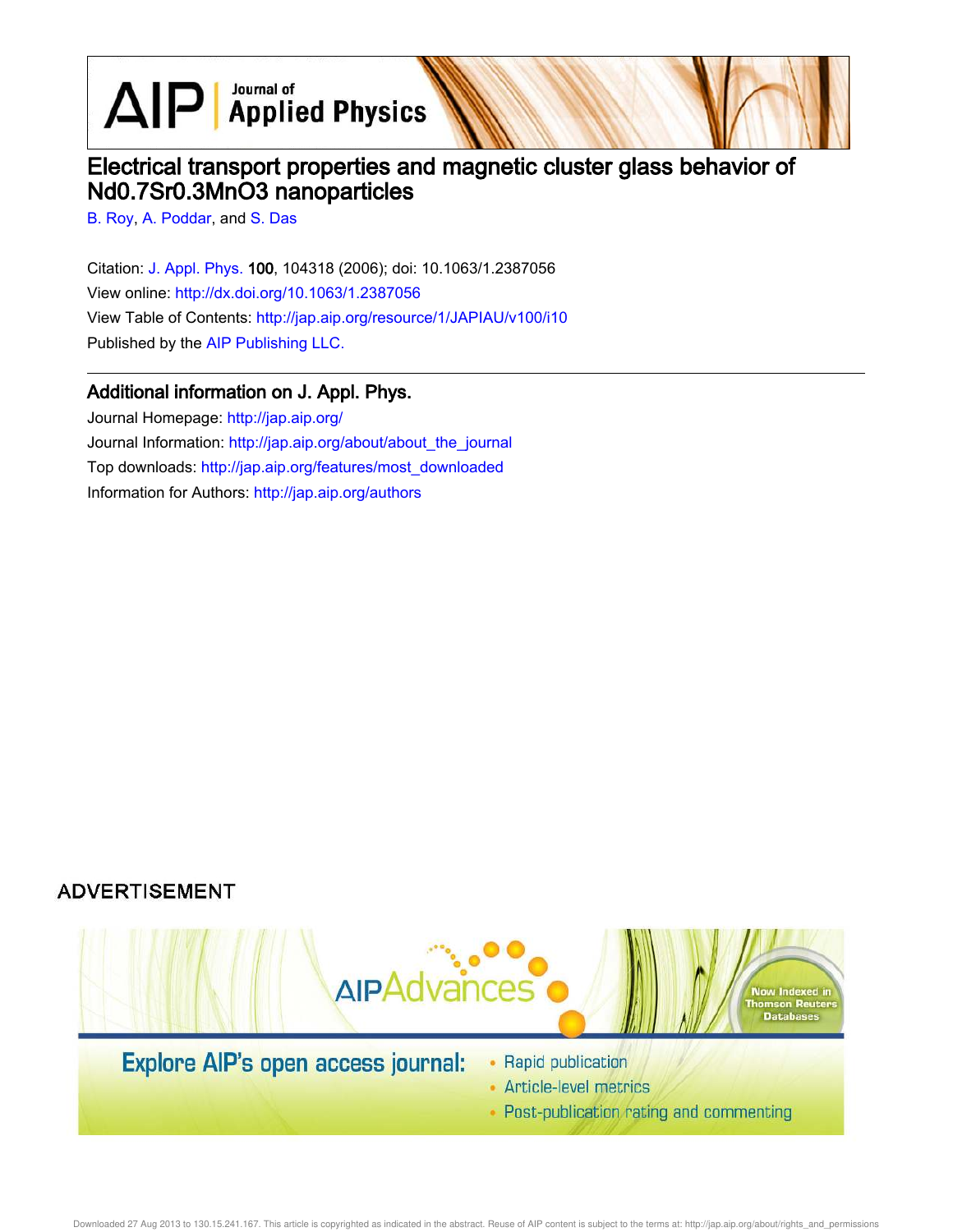## **Electrical transport properties and magnetic cluster glass behavior of Nd0.7Sr0.3MnO<sup>3</sup> nanoparticles**

B. Roy,<sup>a)</sup> A. Poddar, and S. Das<sup>b)</sup>

*ECMP Division, Saha Institute of Nuclear Physics, 1/AF Bidhannagar, Kolkata 700 064, India*

Received 5 May 2006; accepted 7 September 2006; published online 28 November 2006-

The transport and magnetic properties have been investigated in  $Nd<sub>0.7</sub>Sr<sub>0.3</sub>MnO<sub>3</sub>$  nanoparticles prepared by the sol-gel method. The resistivity  $(\rho)$  increases with the decrease of the particle size due to the enhancement of the grain boundary effect.  $\rho(T)$  shows two distinct transitions for all the samples such as metal-insulator transition and transition due to the barrier caused by the grain boundary effect. The thermopower  $(S)$  is found to be negative and at high temperature  $S$  follows the adiabatic small polaron hopping theory. In the metallic region the spin wave contribution is found to be dominant in the temperature dependence of the thermopower. The magnetoresistance (MR) of the ultrafine particles increases with the decrease of particle size indicating substantial contribution from the grain boundaries. Spin polarized intergrain tunneling effect plays an important role in the MR of a smaller size particle, whereas in the case of samples of higher dimension spin fluctuation contributes predominantly. The field cooled (FC) and zero field cooled (ZFC) magnetizations display a paramagnetic-ferromagnetic transition at *T<sup>C</sup>* with a large magnetic irreversibility. The ZFC peak temperature  $T_B$  and the irreversibility temperature  $(T_{irr})$  are field dependent and decrease with the decrease of the particle dimension. Magnetic measurement indicates that particles are single domain with the particles of highest dimension lying in the multidomain region. A cluster glasslike behavior of the particles is revealed from the analysis of the dc and ac magnetization data. © *2006 American Institute of Physics*. DOI: 10.1063/1.2387056

#### **I. INTRODUCTION**

Nanocrystalline materials have attracted considerable scientific interest because of the physics $1-4$  involved in them as well as the possibility of potential applications.<sup>5-8</sup> The presence of a large amount of grain boundaries and/or the broad distribution of interatomic spacings in the grain boundaries give rise to the unusual properties differing from the properties of the conventional polycrystals or single crystals with the same chemical composition. Magnetic nanoparticles with smaller grain sizes exhibit richer electronic and magnetic properties arising from the structural and magnetic disorders in the grain surfaces. Recently, modification of the properties of nanosized perovskites has created much interest. $9-16$  The doped manganites with strongly correlated electrons exhibit fascinating properties originating from the strong interplay between charge, spin, orbital, and structural degrees of freedom.<sup>17–20</sup> Doped manganites  $R_{1-x}A_xMnO_3$  $(R = \text{rare earth}$  and  $A = \text{divalent}$  alkaline earth metal) undergoes a paramagnetic (PM) insulator to ferromagnetic (FM) metal transition and shows colossal magnetoresistance (CMR) phenomena in the vicinity of the transition. The observed correlation between the metallicity and ferromagnetism in manganites has been explained within the framework of the double exchange (DE) mechanism which describes the electronic hopping between neighboring Mn *e<sup>g</sup>* orbitals. However, the DE mechanism cannot explain the entire observed phase diagram. In addition to DE, the polaron effect due to a very strong electron phonon coupling coming from the Jahn-Teller (JT) lattice distortion of the  $Mn^{3+}$  is very helpful to explain the resistivity and magnetoresistance of  $R_{1-x}A_xMnO_3$  compounds.<sup>21</sup> Besides the DE interaction, the phase diagram of manganites is depicted with many other competing interactions such as antiferromagnetic superexchange, orbital ordering (OO), charge ordering (CO), etc.<sup>18</sup> For  $R = Nd$ , the parent compound  $NdMnO<sub>3</sub>$  is an insulating antiferromagnet. Nd<sub>1-*x*</sub>Sr<sub>*x*</sub>MnO<sub>3</sub> shows interesting phenomena different from that observed in  $La_{1-x}A_xMnO_3$  due to the weakening of the DE interaction caused by the larger lattice distortion for smaller Nd ions. With partial substitution of Nd by Sr, Nd<sub>1−*x*</sub>Sr<sub>*x*</sub>MnO<sub>3</sub> becomes a canted spin ferromagnet and insulator for  $0 \le x \le 0.1$ , a ferromagnetic insulator for  $0.1 \le x \le 0.15$ , and a ferromagnetic metal for  $0.2 \le x \le 0.48$ .<sup>22</sup> The epitaxial thin film of  $\text{Nd}_{2/3}\text{Sr}_{1/3}\text{MnO}_3$ shows the highest MR in excess of 99.999 near 60 K in a field of  $8 T<sup>23</sup>$  Most of the works on the nanoparticles of manganites are based on the resistivity and magnetoresistance, but thermopower data and magnetic information about the nanoparticles of manganites are very rare. We have chosen  $Nd_{0.7}Sr_{0.3}MnO_3$  to study the modification of the transport and magnetic properties due to the size of the nanoparticles.

#### **II. EXPERIMENT**

Nanocrystalline samples of  $Nd_{0.7}Sr_{0.3}MnO_3$  were prepared following a usual citrate gel process using nitrates (readily prepared) of the constituent materials. The gel was burnt to dried powder and the collected powder was heated at 400 °C for a long time giving a black powder. The final precursor was separated into parts and pressed into pellets.

a)Present address: Ramakrishna Mission Vidyamandira, Belur Math, Howrah 711 202, India.

<sup>&</sup>lt;sup>b)</sup>Electronic mail: sailendranath.das@saha.ac.in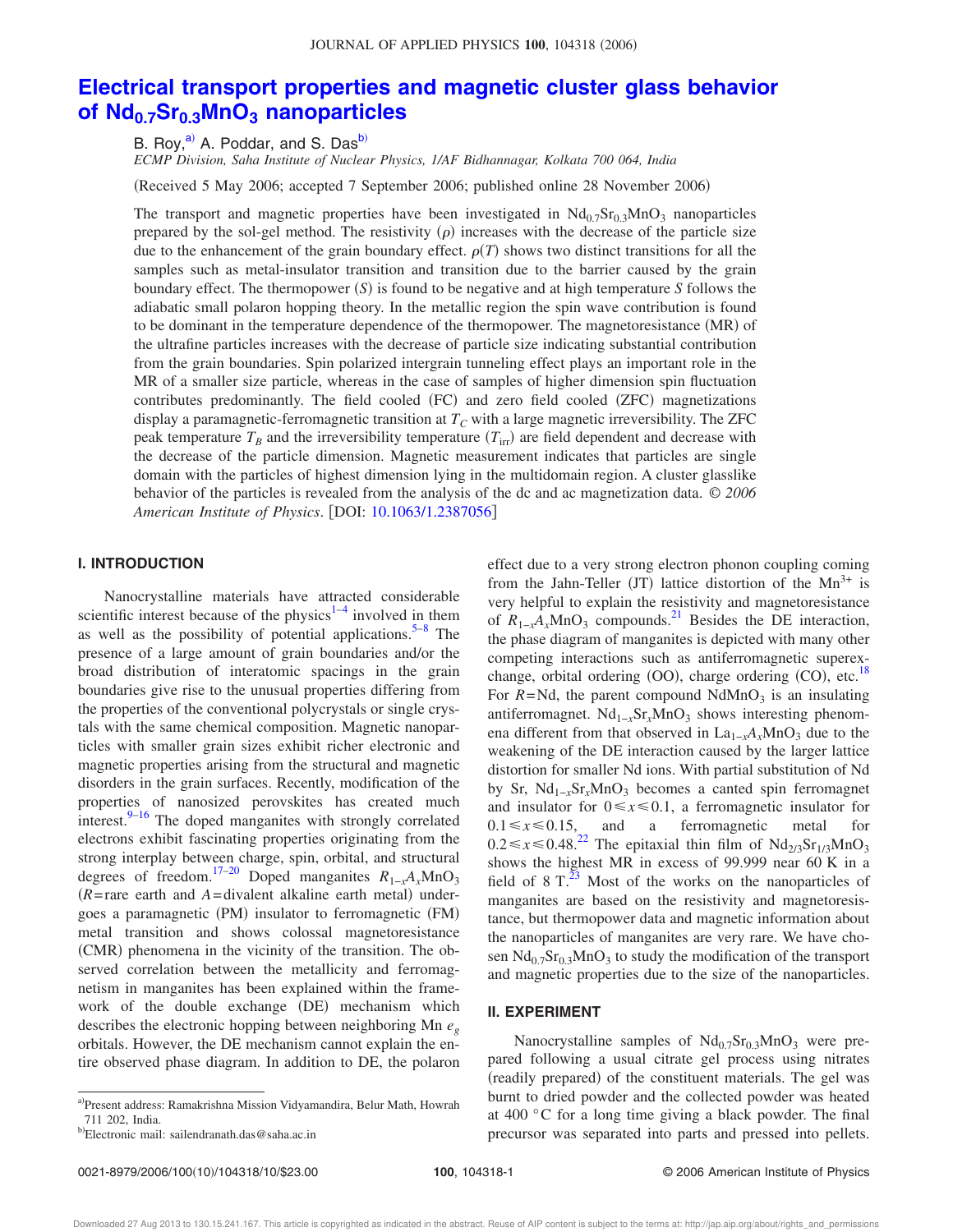

FIG. 1. Powder x-ray diffraction pattern of  $Nd_{0.7}Sr_{0.3}MnO_3$  nanoparticles at room temperature. The inset shows the observed and calculated x-ray diffraction patterns (Rietveld analysis) of the 25 nm sample. The vertical marks show the position of the allowed reflections.

Particles with different sizes were obtained by controlling the annealing temperature  $(T_{\text{ann}})$ . In order to obtain samples of different particle sizes the pellets were annealed separately for 6 h at 800, 900, 1000, and 1100  $\degree$ C under air atmosphere with subsequent slow cooling to room temperature. The phase purity of the samples was checked by x-ray powder diffraction (Phillips PW diffractometer 1820) using Cu  $K\alpha$ radiation. The x-ray diffraction data of the four samples were analyzed with the Rietveld method. The size of the particle was determined from the x-ray peak width using Scherer's formula. The particle size was also measured by the transmission electron microscope (TEM).

Magnetic properties of the samples have been measured using a Quantum Design MPMS5 superconducting quantum interference device (SQUID) with magnetic fields from 10 Oe to 50 KOe. Hysteresis measurements were performed at several fixed temperatures as a function of the magnetic field. The temperature dependence of ac susceptibility was studied at different frequencies. The resistivity was measured by a standard four probe technique where as the magnetoresistance was measured with direct current perpendicular to the magnetic field direction in the temperature range of 4–300 K using an Oxford cryostat equipped with 8 T magnetic field. The thermopower measurements were performed with a homebuilt instrument in a cryostat working from 320 K down to liquid nitrogen temperature.



FIG. 2. X-ray diffraction profiles for the most intense peak of the  $Nd_{0.7}Sr_{0.3}MnO_3$  sample with particle diameters of 19, 25, and 39 nm.

#### **III. RESULTS AND DISCUSSIONS**

#### **A. XRD and TEM measurements**

The x-ray powder diffraction reveals a single phase for all the samples and the diffraction patterns are broad due to the formation of fine powder. Figure 1 shows the x-ray diffraction patterns of the samples with the inset displaying the full pattern of the Rietveld analysis result for the 25 nm sample using the FULLPROF program.<sup>24</sup> The x-ray Rietveld analysis shows that the samples have an orthorhombic perovskite structure with a space group *Pnma*. Table I summarizes the unit cell parameters obtained by the Rietveld analysis of the diffractograms by using the FULLPROF program. The Rietveld analysis reveals that Mn–O–Mn bond angles decrease and the bond distance increases with the decrease of the particle size. In Fig. 2 we have plotted the intensity of the largest intense peak as a function of  $2\theta$ . As the sintering temperature increases the width of the peak decreases. The systematic broadening of the x-ray diffraction (XRD) lines corresponds to the decrease of the particle size. The average particle size  $(D)$  of the particles in the samples is calculated using Scherrer's formula  $D = k\lambda/\beta \cos \theta$ , where *k* is the particle shape factor  $(=0.89,$  considering the circular shape of the nanoparticles),  $\lambda$  is the wavelength of Cu  $K\alpha$  radiation  $(=1.541 \text{ Å})$ ,  $\beta$  is the full width at half maximum of the XRD peak, and  $\theta$  is the diffraction angle of the peak. The particle size measurement from Scherrer's formula shows that the particle size increases with the increase of the annealing tem-

TABLE I. Refined x-ray structural parameters of  $Nd_{0.7}Sr_{0.3}MnO_3$  nanoparticles having *Pnma* space group symmetry. Numbers in the parentheses are errors of the last significant digit.

| Particle size<br>(nm) | $T_{\rm ann}$<br>$(^\circ C)$ | a<br>A)   | h<br>A)   | $\epsilon$<br>(Å) | $Mn-O-Mn$<br>$(\text{deg})$ | $d_{\text{Mn-O}}$<br>(Å) |
|-----------------------|-------------------------------|-----------|-----------|-------------------|-----------------------------|--------------------------|
| 19                    | 800                           | 5.4322(2) | 7.7216(1) | 5.4301(4)         | 152.603                     | 1.980(4)                 |
| 25                    | 900                           | 5.4363(5) | 7.7235(2) | 5.4359(9)         | 155.141                     | 1.973(2)                 |
| 39                    | 1000                          | 5.4461(1) | 7.7288(5) | 5.4548(0)         | 157.410                     | 1.972(1)                 |
| 50                    | 1100                          | 5.4593(3) | 7.7353(2) | 5.4568(1)         | 158.100                     | 1.970(0)                 |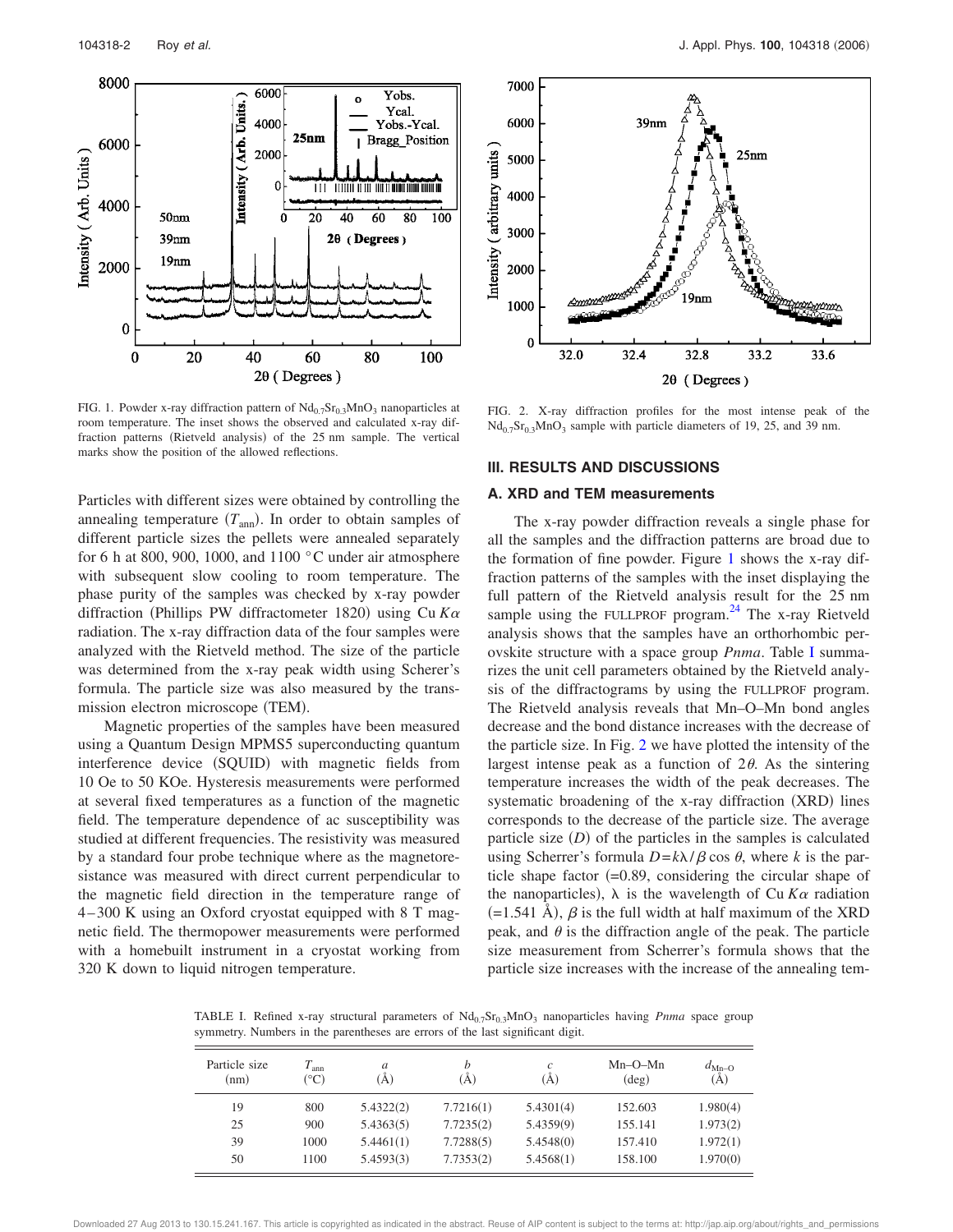



FIG. 4. Temperature dependence of resistivity of  $Nd_{0.7}Sr_{0.3}MnO_3$ nanoparticles.



FIG. 3. Transmission electron micrograph of the  $Nd_{0.7}Sr_{0.3}MnO_3$  sample with (a)  $39 \text{ nm}$  and (b)  $50 \text{ nm}$  particle sizes.

perature. The size of the particle was also confirmed by TEM measurement. The typical transmission electron microscope images of the samples (39 and 50 nm) are shown in Figs.  $3(a)$  and  $3(b)$ . Closer inspection of the TEM images shows that the nanoparticles of the four samples studied have nearly spherelike elementary shape and the particles are arranged in chains. Analysis of the particle diameters reveals that the particle size distribution is almost narrow.

#### **B. Resistivity**

Figure 4 presents the resistivity versus temperature curves of the four samples. The zero field resistivity increases with the decrease of temperature, exhibits a pronounced peak at  $T<sub>MI</sub>$  and then decreases as the temperature is further lowered below  $T_{\text{MI}}$ . At low temperature the resistivity shows a rapid rise as the temperature decreases. The compound was found to undergo a paramagnetic to ferromagnetic transition at a temperature  $T_C$  (Sec. III E). Thus the

evolution of the negative temperature coefficient of resistivity  $(d\rho/dT \le 0)$  above  $T<sub>MI</sub>$  indicates an insulating nature, whereas the positive temperature coefficient  $\left(\frac{d\rho}{dT} > 0\right)$  below this temperature displays a metallic behavior of the sample thereby marking an insulator-metal transition at  $T<sub>MI</sub>$ together with a paramagnetic to ferromagnetic transition in the vicinity. From the figure it is evident that the resistivity of the compound increases with the decrease of the particle size, implying that the decrease of the grain size relatively increases the insulating regions due to the enhancement of the grain boundary effect. From the Rietveld analysis of the x-ray diffraction patterns we have found reduction of bond angles and enhancement of the bond distance with the decrease of particle size. The combined effect results into a decrease in the effective bandwidths and consequent reduction of the transfer integral with the decrease of the particle size enhances the resistivity. The metal-insulator transition temperature also decreases with the reduction of the particle size. At  $T \leq 50$  K all the samples exhibit a minima in  $\rho(T)$  in the metallic phase and a rapid rise in resistivity indicating an insulating nature in this region. The temperature of the minima below which the upturn of  $\rho(T)$  takes place decreases with the increase of the particle size. The resistivity increases sharper as the particle size decreases. The enhancement of the resistivity of samples of the same composition but different size must be related to the dimension of the particles. The increase in the low temperature resistivity indicates an insulatinglike barrier in the nanoparticles. The insulating property exhibited by the  $\rho(T)$  curve may be due to the breakdown of the DE mechanism in the disordered interfacial region caused by the broken Mn–O–Mn bonds at the surface of the grains and the translational symmetry breaking of the lattice. Nanoparticles may be considered as a coreshell-type structure,  $9,12,25,26$  where the core consists of a FM metallic part similar to a bulk material and the surface shell is insulating. Spin disordered surface layers and the thickness of the shell increase with the reduction of the grain size. Balcells *et al.*<sup>9</sup> used the theoretical expression proposed by Sheng *et al.*<sup>27</sup> for the hopping conductivity in granular materials and gave an experimental verification of a Coulomb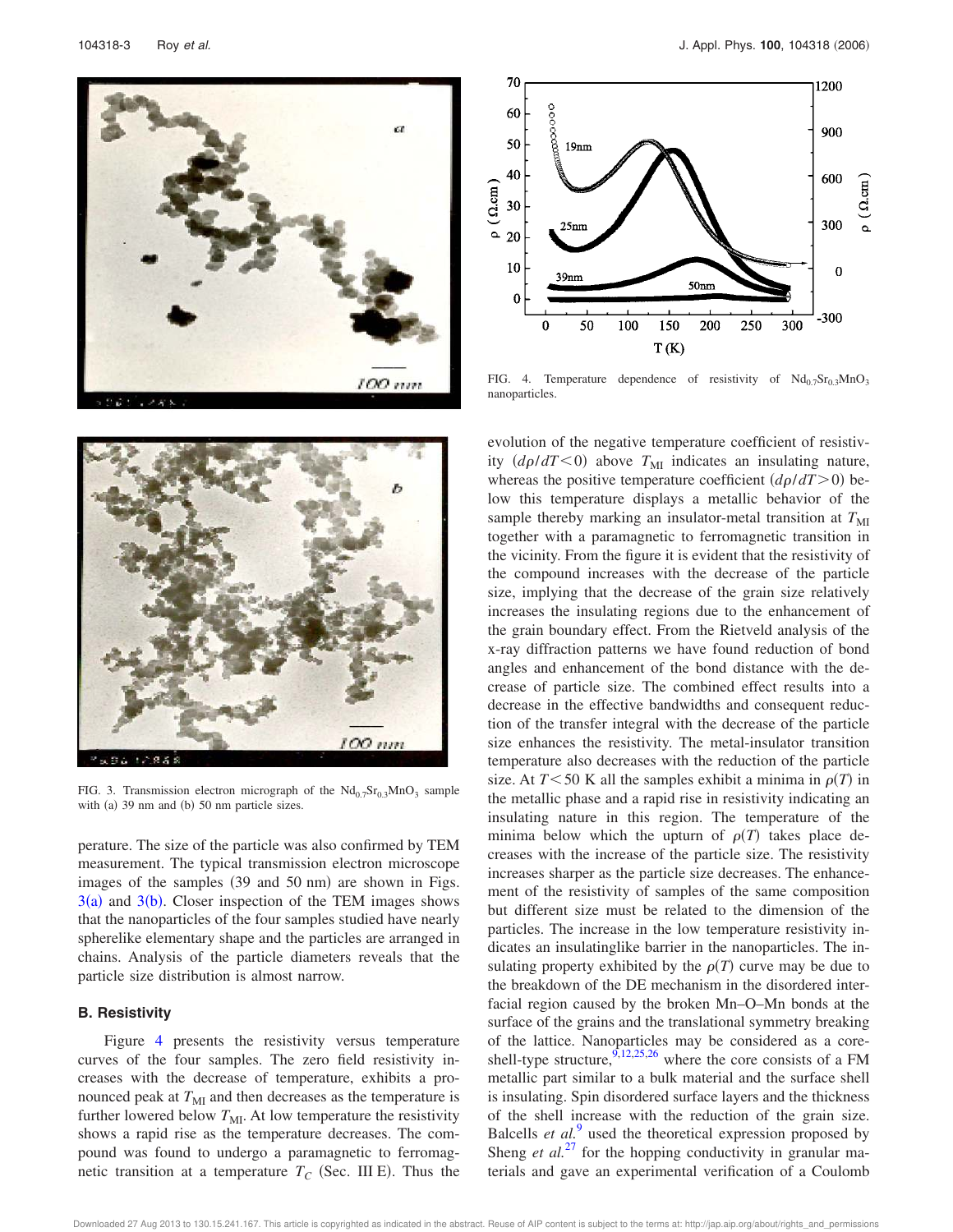

FIG. 5. (a) Plot of  $\ln(\rho)$  vs  $T^{-1/2}$  curves and (b) plot of  $\ln(\rho/T)$  vs  $1000/T$ curves.

blockade contribution to the resistivity in granular manganese perovskites. The granular metals are found to follow a relation  $\rho(T) \sim \exp \sqrt{\Delta/T}$ , where  $\Delta$  is proportional to  $E_c$ which is the charging energy required to create a positivenegative charged pair of grains. We have plotted ln  $\rho$  vs  $T^{-1/2}$ [Fig.  $5(a)$ ] and the curve shows linearity with increasing slope as the size decreases. The linear curve provides us with the values of  $E_c$  which increases with the decrease of the size. The estimated values of  $E_c$  are 11.5 K for 19 nm and 0.051 K for 50 nm.  $E_c$  is found to be proportional to  $1/D$ which is expected for a Coulomb barrier of electrostatic origin associated with grain charging. $^{27}$  Therefore we can conclude that the enhancement of the resistivity at low temperatures is originated from the Coulomb barrier superposed over the tunnel barrier of magnetic and structural origins. To analyze our data in the metallic regime we have used the following expression:<sup>28</sup>

$$
\rho(T) = \rho(0) + \rho_2 T^2 + \rho_{9/2} T^{9/2},\tag{1}
$$

where  $\rho_2$  represents the electron-electron scattering and  $\rho_{9/2}$ represents electron-magnon scattering. The data fit well with the above expression in the metallic region (not shown in the figure), suggesting that transport mechanism in this region can be attributed to the carrier-magnon scattering. In the paramagnetic region above  $T<sub>MI</sub>$  the charge conduction takes place according to the theory of Emin and Holstein for adiabatic small polaron hopping, $29$  which can be expressed as

$$
\rho(T) = BT \exp(E_{\rho}/k_B T),\tag{2}
$$

where *B* is the resistivity coefficient,  $E<sub>\rho</sub>$  is the activation energy, and  $k_B$  is the Boltzmann constant. Austin and Mott<sup>30</sup> have shown that the activation energy  $E_{\rho}$  is given by the following relation:

$$
E_p = W_H + W_D/2 \quad \text{for } T > \theta_D/2
$$
  
=  $W_D$  for  $T < \theta_D/4$ , (3)

where  $W_D$  is the disorder energy and  $\theta_D$  is the characteristic Debye temperature and the polaron hopping energy  $W_H$  is the difference of activation energies  $E<sub>o</sub>$  and  $E<sub>S</sub>$  obtained by fitting the resistivity and thermoelectric power (TEP) versus temperature curves  $(W_H = E_\rho - E_S)$ . In Fig. 5(b) we have plotted  $\ln(\rho/T)$  vs 1000/*T* and the linear behavior of the curves support the adiabatic small polaron hopping conduction of the carriers. The values of  $\theta_D/2$  are estimated from the temperature where the nonlinearity appears. The nature of the hopping conduction can be confirmed from Holstein's condition that the polaron bandwidth *J* should satisfy the inequalities,  $J > \lambda$  (for adiabatic condition) and  $J < \lambda$  (for nonadiabatic condition), where

$$
\lambda = (2k_B T W_H / \pi)^{1/4} (h\nu/\pi)^{1/2}.
$$
 (4)

The polaron bandwidth  $(J)$  is calculated from the model of Mott and Davis<sup>31</sup> as  $J \approx e^3 [N(E_F)/\epsilon^3]^{1/2}$ . The dielectric costant  $\epsilon$  is determined from the following relation:

$$
W_H = \frac{e^2}{4\epsilon} \left( \frac{1}{r_p} - \frac{1}{R} \right),\tag{5}
$$

where  $r_p$  is the polaron radius. The polaron radius is calculated from the relation  $r_p = (1/2)(\pi/6)^{1/3}R$ . The parameters obtained are summarized in Table III. Comparing the values of *J* and  $\lambda$  the inequality  $J > \lambda$  is found to be well satisfied for the nanoparticle samples upholding the validity of the adiabatic hopping conduction. Assuming the high temperature activation energy *W* to be close to the hopping energy *W<sup>H</sup>* one can have a rough estimate of the electron phonon coupling strength  $\gamma = W_p / k_B \theta_D$ , where  $W_p$  is the polaron binding energy and equal to  $2W_H$  in the narrow band limit. Table III includes the calculated values of  $\gamma$ . The estimated parameters are in consonance with those observed by other authors in manganites. $32,33$  In the case of manganites many authors $34,35$  use Mott's variable range hopping model $31$  to explain the conduction mechanism in the temperature region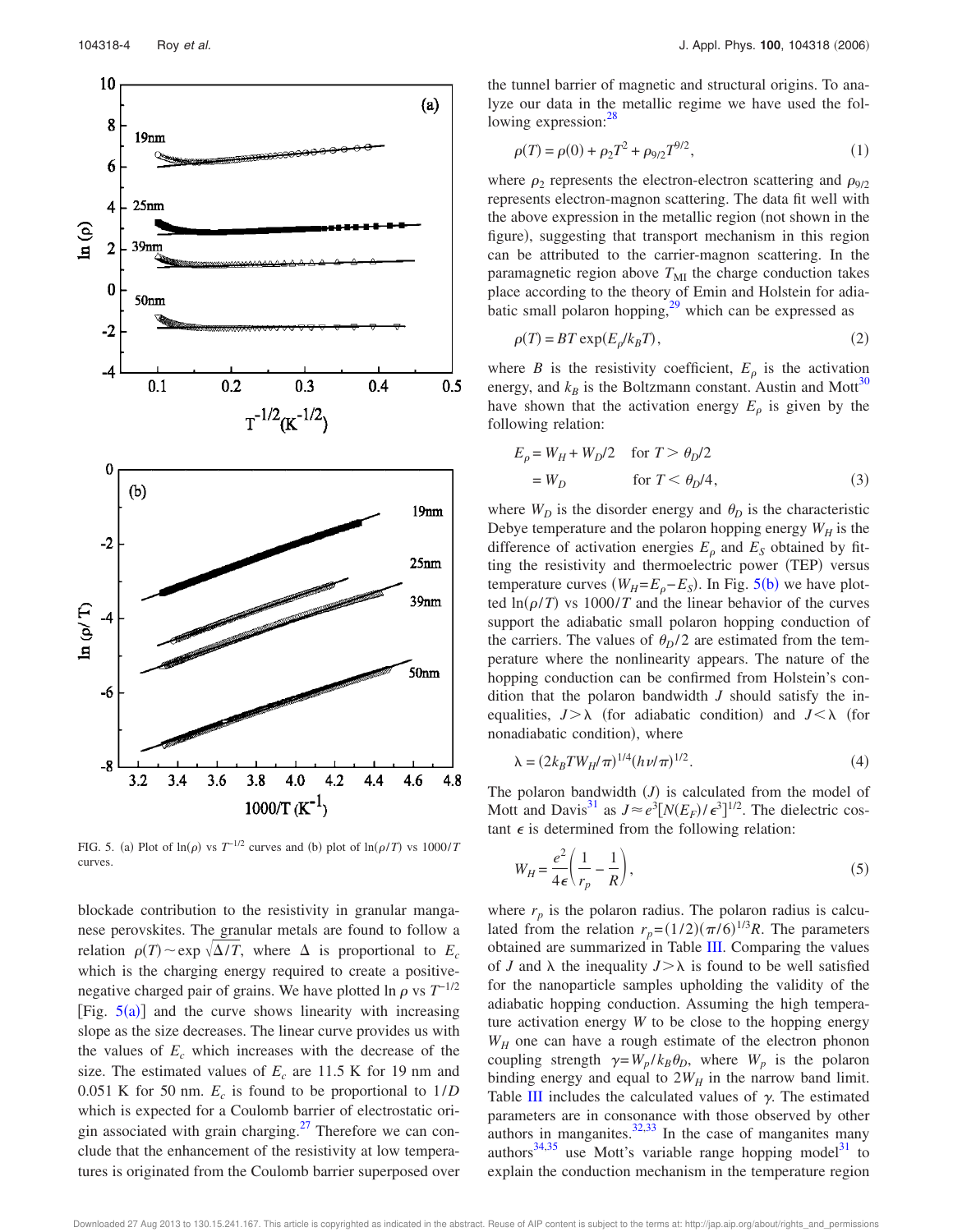TABLE II. Various characteristic temperatures and density of states at the Fermi level obtained from the analysis of the magnetic and electrical transport data.

| Sample<br>(nm) | $T_C$<br>$\bf K)$ | $T_R$<br>K) | $T_{\rm irr}$<br>(K) | Θ<br>$\bf K)$ | $T_{\rm MI}$<br>(K) | $T_0 \times 10^6$<br>(K) | $N(E_F)$<br>$(eV^{-1}$ cm <sup>-1</sup> ) |
|----------------|-------------------|-------------|----------------------|---------------|---------------------|--------------------------|-------------------------------------------|
| 19             | 182               | 52          | 160                  | 226           | 127                 | 8.17                     | $2.42 \times 10^{20}$                     |
| 25             | 208               | 104         | 176                  | 230           | 156                 | 3.99                     | $4.96 \times 10^{20}$                     |
| 39             | 216               | 142         | 206                  | 234           | 182                 | 1.87                     | $1.05 \times 10^{21}$                     |

 $T_{\text{MI}} < T_C < \theta_D/2$ , where  $\theta_D$  is the Debye temperature. Mott's variable range hopping (VRH) mechanism can be described by the following relation:

$$
\rho(T) = \rho(0) \exp[(T_0/T)^{1/4}].
$$
\n(6)

The characteristic Mott temperature  $T_0$  is expressed as  $T_0$  $=16\alpha^3/k_BN(E_F)$ , where  $\alpha$  describes the spatial extent of the localized wave function. The density of states at the Fermi level  $N(E_F)$  is determined assuming  $\alpha = 2.22$  nm<sup>-1</sup>.<sup>34</sup> The linear dependence of  $ln(\rho)$  on  $T^{-1/4}$  verifies the validity of the VRH mechanism in the temperature region  $T_{\text{MI}} < T < \theta_D/2$ . Tables II and III contain some of the parameters obtained from the fitting of the data with the VRH model. But in reality Mott's VRH model was derived to explain the electrical conduction between localized states in a disordered system in the low temperature region below  $\theta_p/2$ . In case of the nanoparticles studied here Mott's VRH model fits in the low temperature but the parameters obtained are unphysical.

#### **C. Magnetoresistance**

Figure 6 illustrates the resistivity and the change of the resistivity of the 19 nm sample in response of the fields 1, 3, and 5 T along with the temperature variation of the magnetoresistance (between  $H=5$  T and  $H=0$  T), which is defined as

$$
MR = \{ [\rho(H) - \rho(0)]/\rho(0) \} \times 100,\tag{7}
$$

where  $\rho(0)$  is the zero field resistivity and  $\rho(H)$  is the resistivity at field *H*. The resistivity peak temperature shifts slowly towards the higher temperature with the increase of the field and  $MR(T)$  increases with decreasing temperature, passes through a broad maximum at a temperature  $T<sub>MR</sub>$ slightly higher than  $T_{\text{MI}}$  for zero field. The MR(*T*) curve shows a wide peak in between the resistive transition peaks for the 0 and 5 T fields, remains almost flat over a wide temperature range, and then again shows an upward turn with further decrease of the temperature at low temperature. From Fig. 7 it is evident that for the 19, 25, 39, and 50 nm samples  $MR(T)$  increases with the decrease of the particle

size and the width of the  $MR(T)$  peak becomes sharper with the increase of the particle size. The nature of the  $MR(T)$ curve of the 50 nm sample is quite different from those of the three smaller size samples. It shows a sharper peak at a temperature close to  $T_{\text{MI}}$  and the peak of the  $\text{MR}(T)$  curve of the 50 nm sample increases higher than that of all other samples. The origins of the magnetoresistance at low temperature and at the peak are different.<sup>9,36</sup> One origin of the MR is the suppression of spin disorder through the alignment of the spins in response to the applied magnetic field and the MR reaches a maxima value at the ferromagnetic transition temperature. This MR scales with the field induced magnetization *m* as  $-MR = c(m/m<sub>s</sub>)<sup>2</sup>$  for  $m/m<sub>s</sub> < 0$ , where  $m<sub>s</sub>$  is the saturation magnetization. The MR decreases with the decrease of temperature and for the crystal the MR vanishes as  $T\rightarrow 0$ . But in polycrystalline samples the contribution to MR appears due to the intergrain spin polarized tunneling across the grain boundaries with a highest value at the lowest temperature studied. With the decrease of the particle size the disorder on the surface of the ultrafine particle increases and the spin polarized tunneling contribution enhances. We have also measured the field-dependent resistivity at different fixed temperatures to get a better picture of the phenomenon. The variation of the magnetoresistance as a function of the applied field at fixed temperatures is displayed in the inset of Fig. 7 for the 39 and 50 nm samples. In the  $MR(T)$  isotherms a sharp decrease in the MR at low field  $(<1 T)$  takes place followed by a gradual change in the high fields. In the low field region, the magnetization is not saturated, whereas in the high field region the magnetic induction becomes important. Application of a small magnetic field rearranges the domain alignment along a parallel direction. Then the spin polarized tunneling between grains enhances the conductivity. The high field MR increases with the decrease of the particle size, and the low field MR decreases with the increase of temperature and as well as with the increase of the particle size.

TABLE III. Parameters estimated from the best fit of the electrical transport data using the variable range hopping and polaron hopping models.

| D<br>(nm) | $\Theta_D$<br>(K) | $\nu_{\rm ph} \times 10^{-13}$<br>$(cm^{-1})$ | R<br>(A) | (A    | $E_{\rho}$<br>(meV) | $E_s$<br>(meV) | $W_H$<br>(meV) | $\epsilon_{\scriptscriptstyle n}$ | $\sim$ | (meV)  | $\Lambda$<br>(meV) |
|-----------|-------------------|-----------------------------------------------|----------|-------|---------------------|----------------|----------------|-----------------------------------|--------|--------|--------------------|
| 19        | 500               | 1.04                                          | 5.441    | 2.193 | 165.3               | 2.0            | 163.3          | 6.0                               | 7.59   | 57.84  | 26.63              |
| 25        | 503               | 1.05                                          | 5.445    | 2.95  | 161.1               | 3.5            | 157.6          | 6.21                              | 7.26   | 78.64  | 26.52              |
| 39        | 512               | 1.07                                          | 5.455    | 2.199 | 157.7               | 4.3            | 153.4          | 6.37                              | 6.93   | 110.13 | 26.50              |
| 50        | 519               | 1.08                                          | 5.462    | 2.201 | 154.2               | 13.6           | 140.6          | 6.95                              | 6.30   | 150.6  | 26.14              |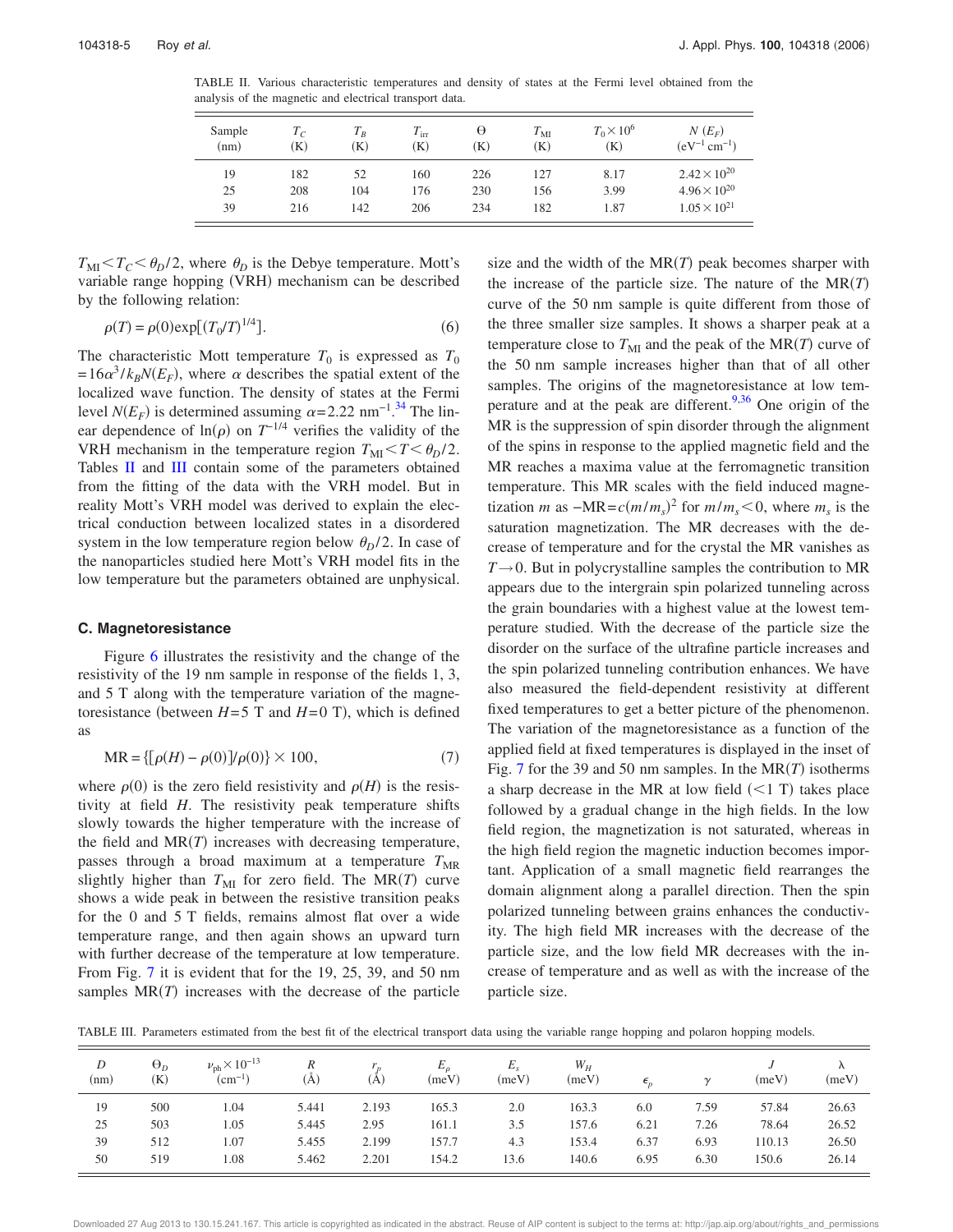

FIG. 6. Field dependent  $\rho(T)$  curves of the 19 nm sample for 0, 1, 3, and 5 T fields with the  $MR(T)$  curves in the magnetic field of the 5 T.

#### **D. Thermopower**

The thermal variation of thermopower  $S(T)$  of all the samples is shown in Fig. 8. For the 19 and 25 nm samples, *S* is negative throughout the temperature range studied, but for the 39 nm sample *S* is positive in the interval of 77 and 114 K, while for  $T > 114$  K, *S* changes its sign. The transition to the FM state is marked by a steep rise of *S* towards zero. The nature of  $S(T)$  for the 50 nm sample is quite different from that of the other three samples of lower dimensions. For the 50 nm sample, with the decrease of the temperature from  $280 \text{ K}$ ,  $S(T)$  increases slowly and attains a maximum value at around 217.5 K close to the metalinsulator transition point. Then  $S(T)$  decreases sharply with the fall of temperature and finally shows a broadened hump with further decrease of temperature. *S* remains positive from 77 to 280 K, but above 280 K the thermopower attains a negative value. The sharp increase of *S* in the vicinity of  $T_C$ is a manifestation of the sudden change of spin entropy due



FIG. 7. Magnetoresistance of the four samples as a function of temperature for 5 T field. Inset presents the field dependence of  $MR(T)$  of the 39 and 50 nm samples as a function of *H* at 50 K.



FIG. 8. Thermal variation of thermopower as a function of  $T$  with  $S(T)$  vs 1000/*T* curves in the inset.

to the enhancement of the spin polarization caused by the magnetic transition. Above the peak of the  $S(T)$  curve the thermal variation of *S* follows the adiabatic small polaron hopping theory, $37$  obeying the following relation:

$$
S(T) = (k_B/e)(\alpha + E_S/k_B T),
$$
\n(8)

where  $E<sub>S</sub>$  is the activation energy for the TEP and  $\alpha$  is a sample dependent constant. Above 218 K the linearity of *S* vs 1000/*T* curves implies the validity of the adiabatic small polaron hopping theory for *S*. The activation energy of the 50 nm sample obtained from the linear fitting of the *S* vs  $1000/T$  curve (inset of Fig. 8) is 13.3 meV, whereas the activation energy obtained from conductivity is found to be 154.2 meV. The large discrepancy between the activation energies for conductivity  $E_{\rho}$  and thermopower  $E_S$  is a hallmark of polaronic transport. Table III contains the  $E<sub>S</sub>$  values of the samples studied. Similar to the phonon drag effect, the carrier-magnon interaction gives rise to a magnon drag effect which can be expressed as  $S_m = (C_m / ne) \alpha_n$ , where *n* is the carrier density corresponding to the contribution of the magnon specific heat  $C_m$  and  $\alpha_n < 1.0$ . Since the magnon specific heat of the ferromagnets varies as  $T^{3/2}$  we can expect a  $T^{3/2}$ contribution in TEP for the ultrafine Sr-doped  $NdMnO<sub>3</sub>$  particles studied here. Below the MI transition the  $S(T)$  curves in the ferromagnetic metallic region are found to obey a relation $38$  such as

$$
S(T) = S_0 + S_{3/2}T^{3/2} + S_4T^4,
$$
\n(9)

where the extrapolation of the high temperature  $S(T)$  vs 1000/*T* curve offers the value of  $S_0$  (Fig. 8). The second term presents the spin wave contribution, but the origin of the third term is not known. The coincidence of the experimental and the fitted curves upholds the importance of the role of the spin wave carrier interaction in the ferromagnetic metallic region of  $S(T)$ .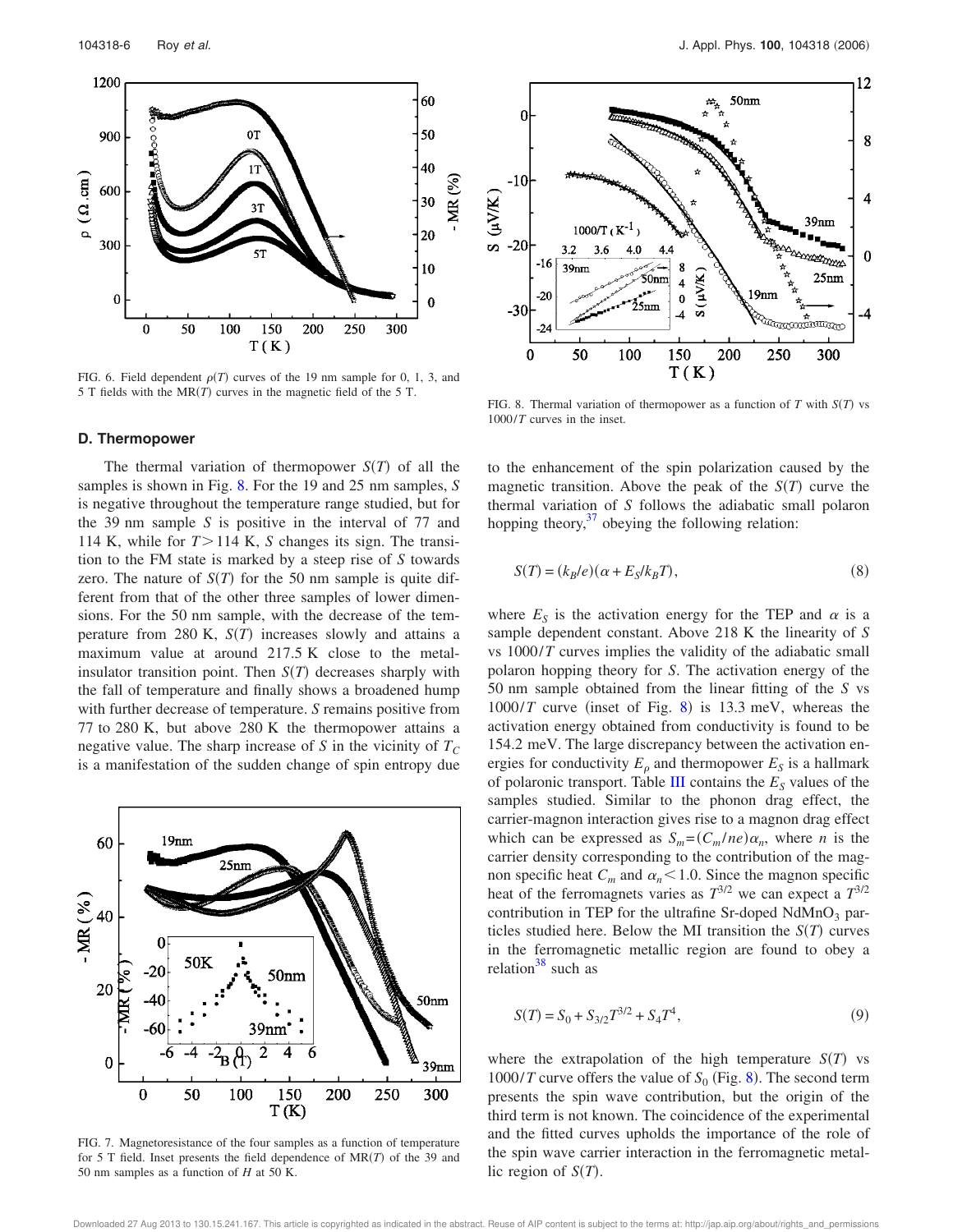

FIG. 9. Field cooled and zero field cooled dc magnetizations of the 19, 25, and 39 nm samples as a function of temperature under a magnetic field of 200 Oe.

#### **E. Magnetic measurement**

Figure 9 shows the temperature dependence of the field cooled (FC) and zero field cooled (ZFC) magnetization  $M(T)$ measured as a function of temperature while warming the sample from 5 K under a field of 200 Oe. The magnetization in the ZFC mode exhibits a broadened paramagnetic to ferromagnetic transition at  $T_C$  due to the ferromagnetic spin ordering in the Mn sublattice with a peak at  $T_B$ .  $T_C$  is determined from the inflection point of the field cooled  $M(T)$ curve as observed in the  $dM/dT$  vs *T* curve.  $T_c$  values increase with an increase in particle size. In the temperature range of 250–300 K the data follow a Curie-Weiss law  $\chi$  $= C/(T-\Theta)$ , where *C* is the Curie-Weiss constant and  $\Theta$  is the Curie-Weiss temperature. Table  $II$  summarizes the variation of the parameters with the particle size. From Fig. 9 it is evident that due to the reduction of particle size the long range order suffers severe degradation along with a suppression of the magnetization and the broadening of the PM-FM transition. The transition width increases with the decrease of the size of the particles possibly due to the insufficient annealing of the samples. Among the four samples the maximum magnetization is obtained for the samples with the largest particle size. For fine particle perovskite manganites a decrease in magnetization and an increase in resistivity occur as we decrease the particle size. These magnetic properties of the nanoparticles can be explained invoking the core-shell structure of nanoparticles as discussed in Sec. III B. The core behaves as the the bulk material, whereas the shell may be considered as a disordered magnetic system whose magnetization may be considered to be zero in absence of the magnetic field. As the particle size decreases the shell thickness increases and the volume of the core of the grain decreases thereby reducing the anisotropy of the grain. Again the increase of the shell thickness with the decrease of the particle size enhances the intercore separation between two neighboring grains, resulting in a decrease of the magnetic exchange energy. This explains the decrease of the saturation magnetization with the decrease of the particle size. The thermal energy plays an important role. For lower size grains over a certain range of temperature below  $T_c$  the predominance of the thermal energy over the magnetic exchange energy and anisotropy energy hinders the attainment of magnetic ordering though intracore magnetic ordering takes place. For large size grains thermal fluctuation is smaller than the intergrain exchange energy and anisotropy energy and the magnetic ordering can be achieved just below *TC*. The wide difference between  $T_C$  and  $T_M$  originates from the surface strain induced grain boundary effects.<sup>13</sup> In nanoparticles antiferromagnetic insulating regions appear near the grain boundaries, and this region cannot modify the magnetic transition temperature governed by the ferromagnetism of the core, but the insulating nature of the grain boundaries can shift the electrical (MI) transition towards low temperature. The broad ferromagnetic transition may appear from the distribution of the exchange coupling strength originating from the weak magnetic interaction in the vicinity of the grain boundary, the strong intragrain contribution, and also due to the particle size distribution. The broadness of the transition increases with the decrease of the particle size. FC curves which are higher than the ZFC curve but considerably reduced in magnitude show a "Brillouin-like" temperature dependence of the magnetization with a slight downward bending at low temperature. Therefore a large magnetic irreversibility with a very pronounced difference between FC and ZFC curves is observed for the above samples at temperature  $T_{irr}$ . These features of the dc magnetization such as the large splitting of the ZFC and FC magnetization curves and the cusp in the ZFC magnetization are signatures of a conventional spin glass.<sup>39</sup> The long range magnetic cluster formation, superparamagnetism, or single domain behavior may also result in wide irreversibility. $3,39$ 

For a fixed applied field,  $T_B$  is found to increase with the increase of the size of the ultrafine particles. This phenomenon can be explained considering the distribution of particle sizes. For a system of magnetic particles with finite volume,  $T_B$  varies proportionally with volume *V*. Therefore the enhancement of particle sizes increases the value of  $T_B$ , and the distribution of particle sizes gives rise to a distribution of *TB*. In Fig. 10 we have presented the zero field cooled magnetization for the 39 nm sample measured as a function of temperature under a different applied field. The inset of the figure shows the peak temperature  $T_B$  of the zero-field cooled  $M(T)$  curves as a function of *H*.  $T_B$  decreases as the field increases and is found to obey the following relation:<sup>10</sup>  $T_B$  $=a \ln(H) + b$ . The fitting with the above relation yields *a* =482.0 and *b*=−55.8. The origin of this unconventional magnetic field dependence is not known.

Isothermal dc magnetization loops of the nanoparticles were measured at various temperatures  $(25-250 \text{ K})$ , and the loops display ferromagnetic behavior with clear hysteresis. The loops for the samples are more pronounced at the lowest temperature where the magnetization does not saturate. Figure 11 shows the temperature dependence of the remanence for the 25 nm sample. The remanence decreases with the increase of temperature and becomes zero above 250 K. The temperature variation of coercivity  $H_C$  of the same sample is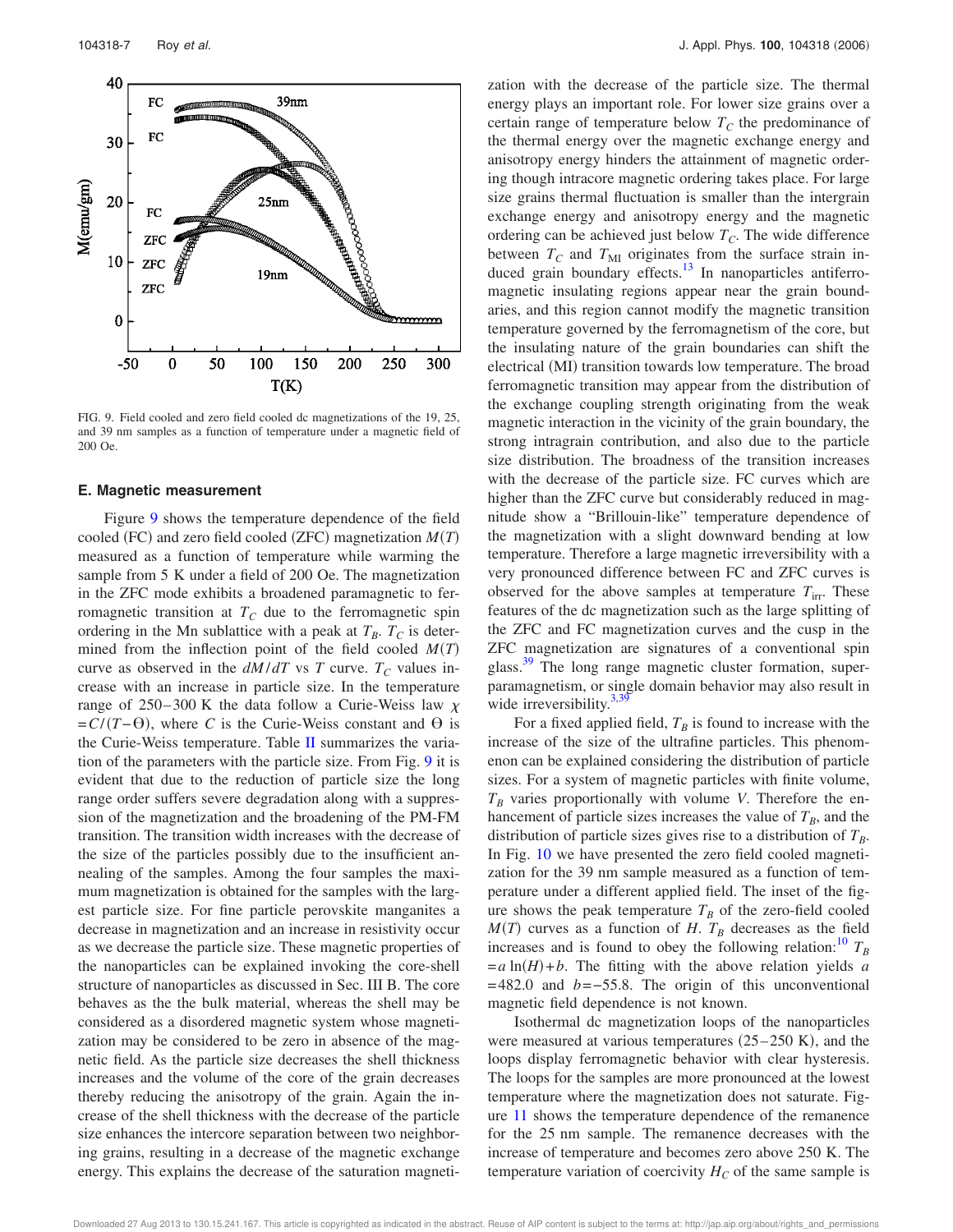

FIG. 10. The temperature dependence of the magnetization under different magnetic fields in the ZFC mode. The inset shows  $T_B$  as a function of the magnetic field.

presented in the inset of Fig. 11, and  $H_C$  decreases with increase of temperature. The superparamagnetic system follows a relation $40$  written as

$$
H_C = (2K/M_s)[1 - (T/T_B)^{1/2}],\tag{10}
$$

where  $M<sub>S</sub>$  is the saturation magnetization,  $K$  the anisotropy constant, and  $T_B$  is the blocking temperature. From the fitting of the  $H_C$  vs *T* curve with the above relation we found the constants  $2K/M_s = 673.0$  and  $T_B = 212$  K. The blocking temperature determined from  $M(T)$  curve does not coincide with the above value. Below 235 K the field variation of the magnetization  $M(H)$  of nanoparticles presents ferromagnetic behavior at low magnetic field and bends more with the decrease of temperature without any saturation. The experimental criteria<sup>41</sup> for superparamagnetism are  $(1)$  the exhibition of the magnetization curve without any hysteresis and (2) the superposition of the magnetization curves at different temperatures in a plot of *M* vs *H*/*T*. To show the constancy of spontaneous magnetization with temperature



FIG. 12. Magnetization of  $Nd_{0.7}Sr_{0.3}MnO_3$  particles with 19 nm size plotted as a function of *H*/*T* for 25, 50, 75, 100, and 125 K.

we have plotted the magnetization of the 19 nm sample as a function of *H*/*T* in Fig. 12. The imperfect *H*/*T* superposition as observed in Fig. 12 may arise due to a broad distribution of particle sizes, anisotropy effects, etc. However, the TEM measurement shows that the distribution of particle size is narrow. Therefore the particles are not superparamagnetic.

The temperature dependence of the out of phase component  $(\chi'')$  of the ZFC ac susceptibility for the 19 nm sample is displayed in Fig. 13 at five different frequencies. The inset of Fig. 13 displays a strong peak in  $\chi'$  followed by a monotonic decrease as *T* tends to zero. Near about 250 K,  $\chi'$ abruptly and rapidly decreases to zero, exhibiting the FM-PM phase transition. The whole curve is not symmetric, and there is an indication of a peak near 80 K close to the point at which the ZFC dc magnetization reaches a maximum. The main peak in  $\chi'(T)$  should correspond to  $T_C$ , but it



FIG. 11. Remanent magnetization of the 25 nm sample vs temperature. The inset shows coercive field  $H_C(T)$  to obey a  $T^{1/2}$  dependence.



FIG. 13. Temperature dependence of out of phase ac susceptibility  $(\chi'')$  of the 19 nm sample at 4 Oe ac field for various frequencies. The inset shows the variation of the in-phase ac  $(\chi')$  susceptibility of the 19 nm sample with temperature for frequencies  $f=0.1$ , 1, 10, 100, and 1 KHz.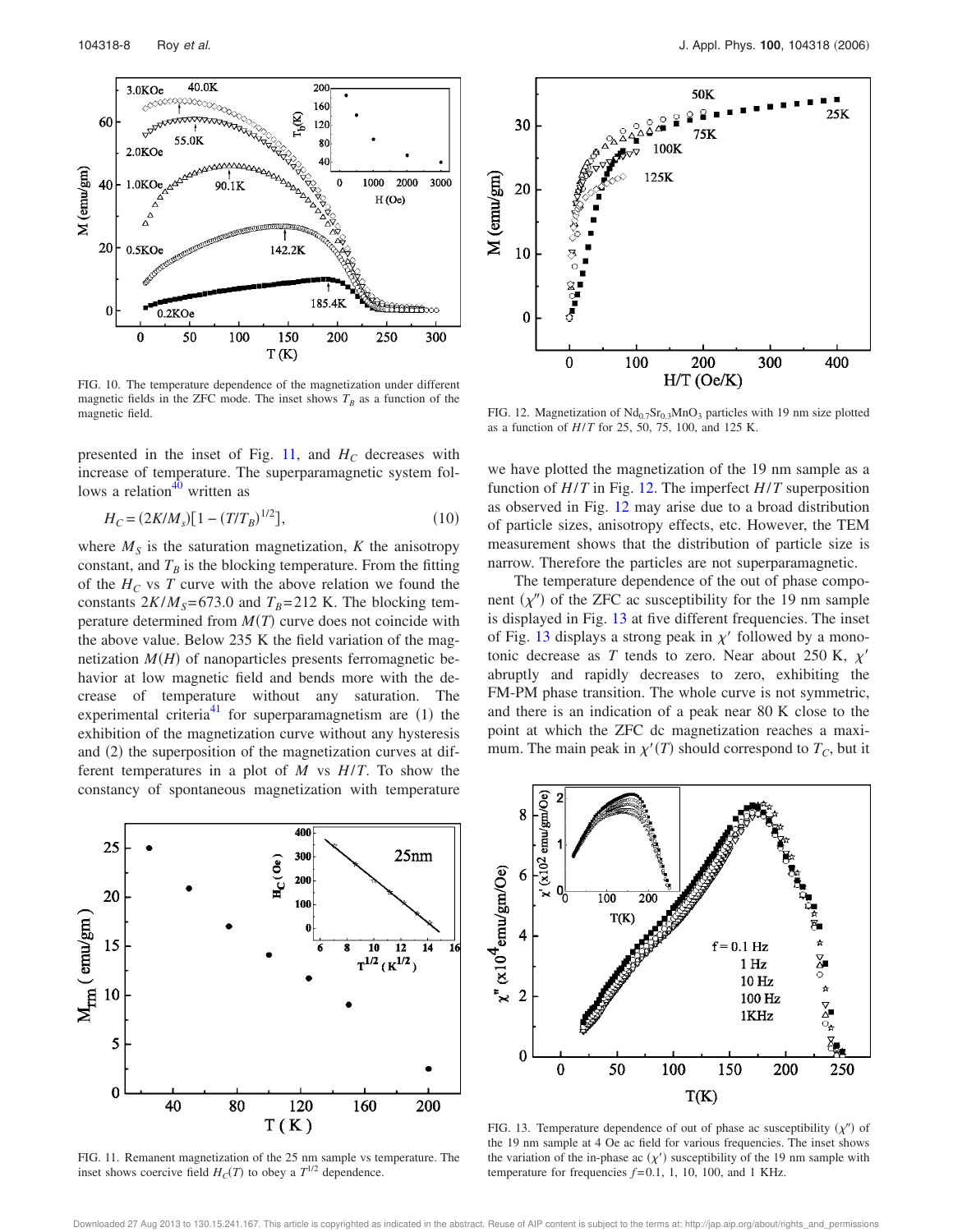



field for the 50 nm sample for frequencies  $f=1$ , 10, 100, and 1 KHz. The FIG. 15.  $\log_{10}(f)$  vs  $\log_{10}[(T_f-T_g)/T_g]$  curve with the best fit line.

is worth mentioning that it is more close to  $T_{irr}$  in dc magnetization curve. Below the main peak the magnitude of  $\chi'$  is

real part of the ac susceptibility  $(\chi')$  is displayed in the inset.

frequency dependent. The out of phase component of the ac susceptibility  $(\chi'')$ provides valuable information on the magnetic energy dissipation or energy loss over a single cycle of an ac magnetic field. In Fig. 14 we observe a sharp peak in  $\chi''(T)$  in the vicinity of  $T_C$ . The whole curve is not symmetric, but there are indications of a peak close to  $T<sub>MI</sub>$  together with another one near  $T_B$ . The magnitude of  $\chi''$  is dependent on the frequency. Close examination of  $\chi''(T)$ ,  $\chi'(T)$ , and dc zero field cooled magnetization reveals that the peak in  $\chi''(T)$  is close to  $T_c$ . Since  $\chi''(T)$  provides the dissipated magnetic energy and maintains a proportionality with the area of the hysteresis loop over one period of the ac field, the peak in  $\chi''(T)$ should correspond to the irreversibility temperature  $T_{irr}$ where the FC and ZFC magnetizations bifurcate just below  $T_C$ . At about 250 K  $\chi''(T)$  decreases to zero, exhibiting FM-PM phase transition. The  $\chi''(T)$  shows a shoulder near about 235 K and the  $d\chi'/dT$  vs *T* and  $d\chi''/dT$  vs *T* curves reflect a large dip at about 235 K which may be a signature of the breakdown of a large polaron to a smaller one associated with JT lattice distortions. $42$  The temperature dependence of the real component (inset of Fig. 14) of the ac susceptibility of the sample with 50 nm size is similar to the dc ZFC magnetization curves, and the nature of the curves are independent of the change of frequency. These curves exhibit a maximum at about 170 K which is frequency independent. The imaginary part of susceptibility  $\chi''(T)$  (Fig. 14) shows a sharp maximum at 189 K which is frequency independent. This peak is followed by a broad and frequency dependent cusp at low temperature  $T_f$  which increases monotonically with the increasing frequency. The presence of a frequency dependent hump in  $\chi''$  is the signature for a cluster glass state.<sup>45</sup> The frequency shift per decade  $\Delta T_f / (T_f \log \Delta f)$ is 0.05 which is in good agreement with the typical value for cluster and spin glasses. The appearance of a frequency de-

pendent peak in  $\chi''(T)$  well below  $T_c$  upholds that the conventional ferromagnetic ordering does not exist here. In order to get an idea about the nature of the low temperature transition, we have plotted  $T_f$  values as a function of frequency  $f$  (Fig. 15) and estimated the freezing temperature  $T_g$ by extrapolating the straight line curve to zero frequency. The frequency dependence can be explained in the light of the critical slowing down of the spin dynamics<sup>39,43,44</sup> written as

$$
\tau/\tau_0 \propto \left[ (T_f - T_g)/T_g \right]^{-z\nu} . \tag{11}
$$

Here  $\tau$  is proportional to *f*,  $T_g$  is the critical glass transition temperature,  $z\nu$  is a critical exponent, and  $\tau_0$  is the characteristic temperature for the spin dynamics. The fitting with the above relation provides us with the following results:  $T_g$ =41.8 K, *z* $\nu$ =8.07, and const $\times \tau_0 \approx 10^{-5}$  s. A complete understanding of the magnetic properties of nanomaterials is not simple because of the various factors such as the complexity of nanoparticles arising from the particle size distribution, magnetic interparticle interactions, magnetic anisotropy, surface disorder, etc. Now let us summarize the results of the magnetic measurements to compare with the properties of different magnetic systems. The samples exhibit wide ferromagnetic transition and ZFC-FC irreversibility. Both the irreversibility temperature and the peak temperature of the ZFC curve are magnetic field dependent. The imperfect superposition of *M* vs *H*/*T* curves and the observation of hysteresis at temperatures well above  $T_B$  rule out the presence of superparamagnetism in our samples. The particles are single domain in nature. The fact that the coercive field shows a rise as the particle size decreases indicates a multidomain to single domain transition. The frequency dependence of the low temperature peak in  $\chi''$  is a reminiscent of a spin glass or cluster glasslike behavior.<sup>45</sup> Both the cluster glass and reentrant spin glass (RSG) exhibits a  $T_C$  and a frequency dependent maximum of  $\chi''(T)$ . The reentrant spin glass and cluster glass have some similarity<sup>46</sup> in the characteristic properties. The RSGs undergo a PM-FM transition at  $T_c$  and maintains